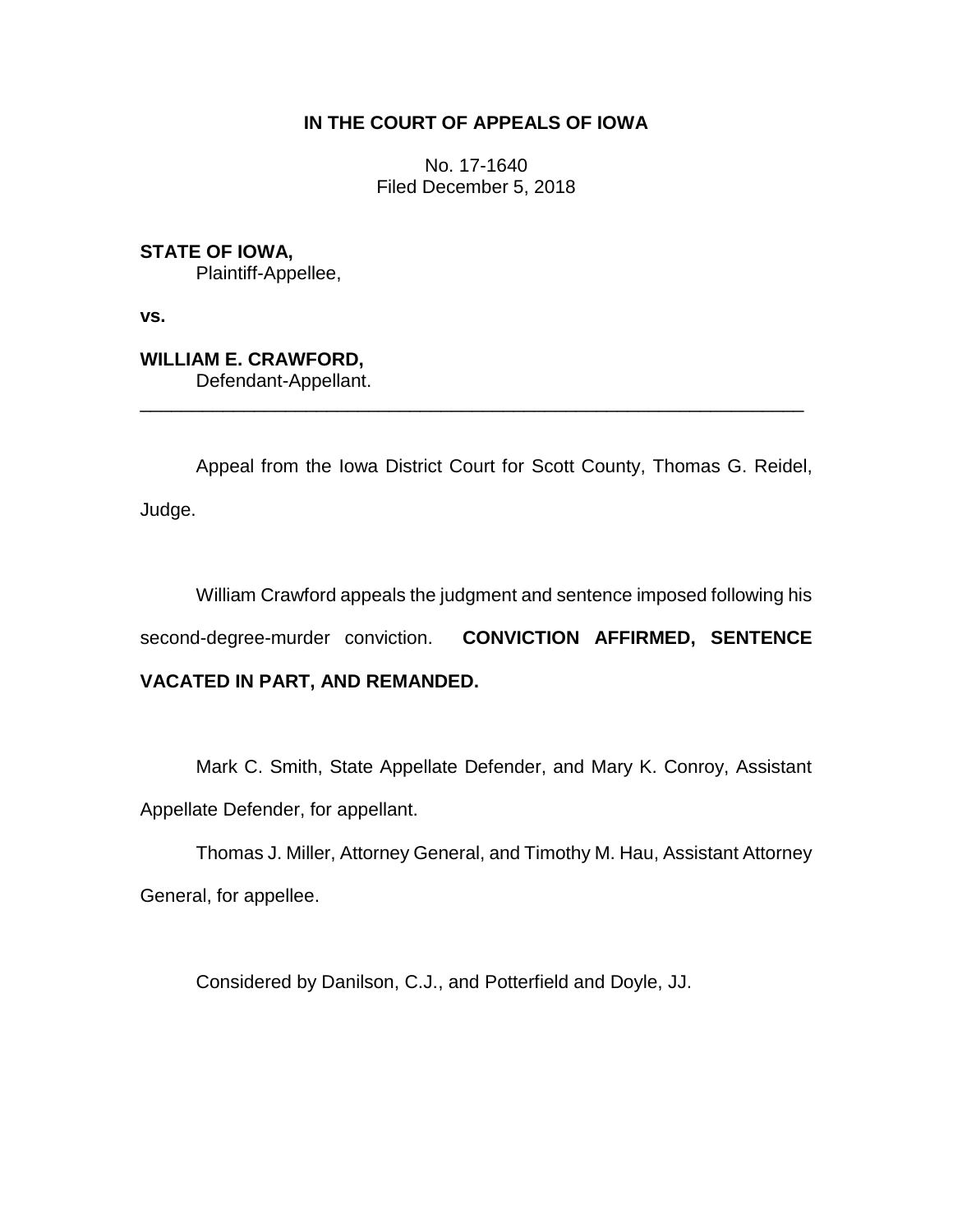#### **DOYLE, Judge.**

A jury convicted William Crawford of second-degree murder for his role in the 2016 stabbing death of Romane Nunn. On appeal, Crawford challenges the district court's rulings denying his motion to continue trial and admitting a video recording of his police interview into evidence. He also challenges the portion of his sentence requiring the assessment of appellate attorney fees.

#### **I. Denial of Motion to Continue.**

Crawford contends the district court abused its discretion in denying his motion to continue trial. Our standard of review of depends on the grounds for the motion. *See State v. Clark*, 814 N.W.2d 551, 560 (Iowa 2012). Generally, we review the denial of a motion for continuance for an abuse of discretion. *See id.* This standard is a difficult one to meet. *Van Hoff v. State*, 447 N.W.2d 665, 669 (Iowa Ct. App. 1989). However, if the court's denial of a continuance impedes the defendant's right to present a defense, it implicates a fundamental element of due process and our review is de novo. *Clark*, 814 N.W.2d at 560-61; *In re Orcutt*, 173 N.W.2d 66, 70 (Iowa 1969) (noting that the assignment of counsel under circumstances that deprive a defendant of the right to prepare a defense does not satisfy due process requirements). Because motions for continuance are discouraged, the court may not grant a continuance unless the defendant shows a "good and compelling cause." Iowa R. Crim. P. 2.9(2). "The burden rests on the one seeking a continuance to show that 'substantial justice will be more nearly obtained' thereby." *State v. Ruesga*, 619 N.W.2d 377, 384 (Iowa 2000) (quoting Iowa R. Civ. P. 1.911(1)).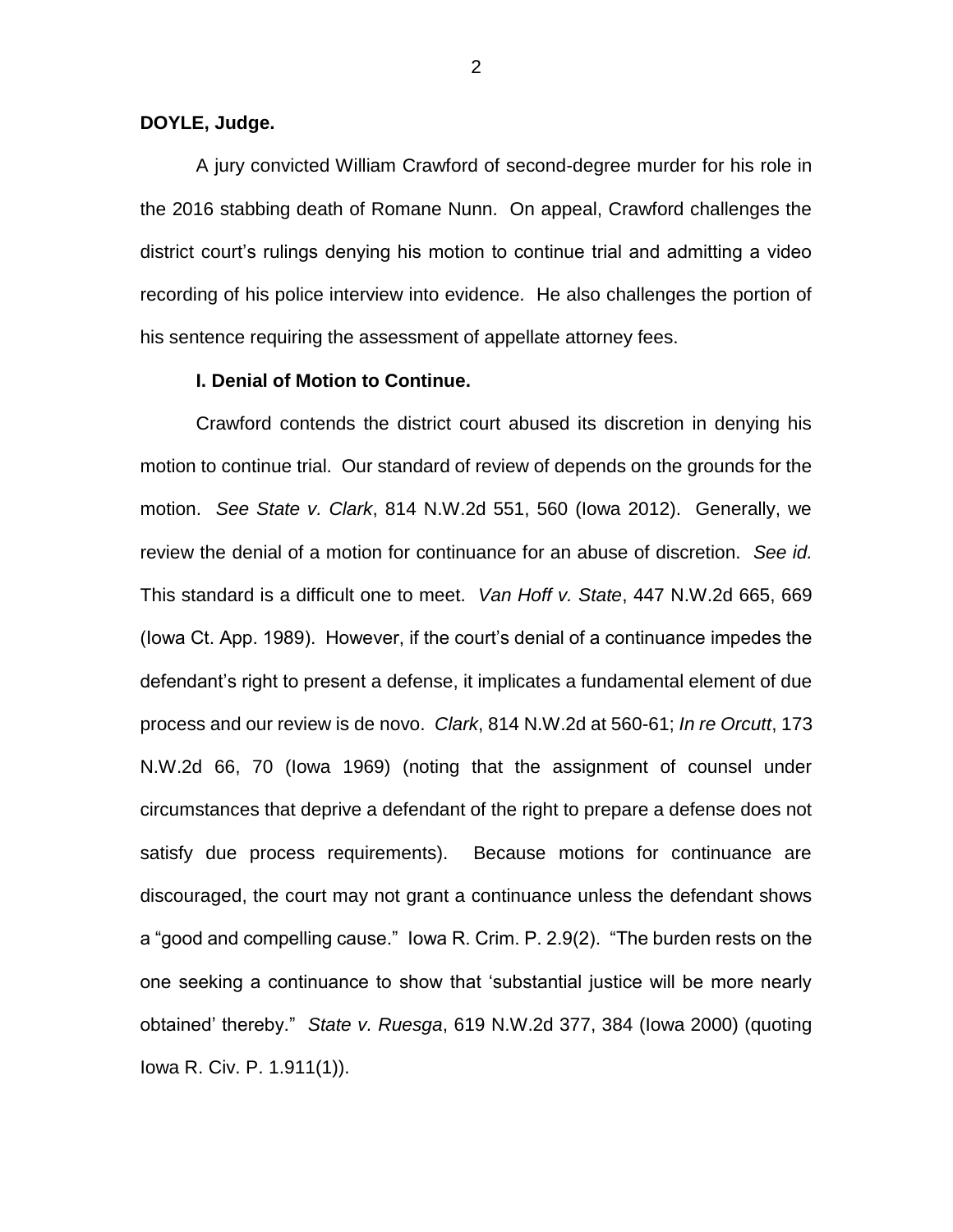On September 21, 2016, the State charged Crawford with first-degree murder and willful injury resulting in serious injury. The district court scheduled trial to begin on August 21, 2017. Initially, Crawford was represented by the public defender's office, but after a break down in his relationship with his attorneys, he requested new counsel be appointed. A hearing was held on May 24, 2017, and the district court granted Crawford's motion and appointed new counsel to represent Crawford finding there was "sufficient time for an attorney to get up to speed" before trial began. On July 26, 2017, the court approved the appointment of a second-chair attorney.

On August 15, 2017, Crawford's new counsel moved to withdraw from representing him based on Crawford's statements that he no longer wanted her to represent him. At the hearing, held the same day, Crawford also moved for a continuance. The district court denied both the motion to withdraw and motion to continue in an order entered the same day.

Crawford alleges that denying a continuance violated his due process right to a fair trial with effective counsel because his trial counsel had inadequate time to prepare a defense before trial. "Whether in any case enough time has been afforded for consultation, investigation for witnesses, and preparation of the law and facts depends upon the circumstances of the case including the complexity of the factual issues and the legal principles involved." *Orcutt*, 173 N.W.2d at 71. The seriousness of the offense is another consideration in determining whether there has been adequate time to prepare. *See Clark*, 814 N.W.2d at 569 (Appel, J., dissenting).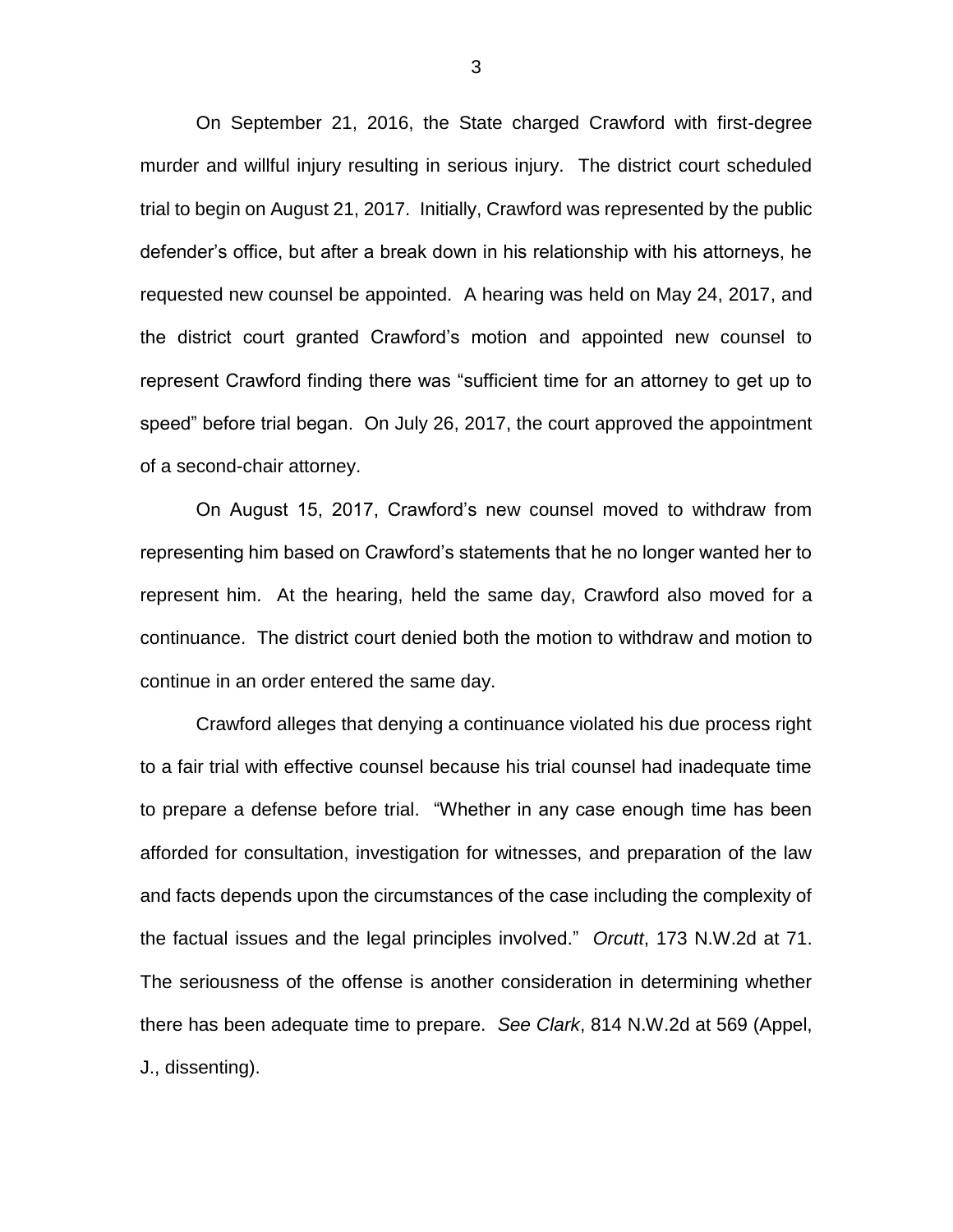There is no denying the seriousness of the first-degree-murder charge that Crawford faced. *See* Iowa Code § 902.1 (requiring a sentence of life without the possibility of parole). We also note that Crawford's trial counsel had been appointed to represent him only two months earlier, after his first attorney withdrew from representation due to a deterioration in his relationship with Crawford. However, the engagement of counsel just prior to the trial date is not grounds for a continuance if the replacement counsel had ample time to prepare. *See* 17 C.J.S. Continuances § 49. The record here shows the issue was not a matter of counsel's lack of preparation but one of surprise because a witness that Crawford anticipated would help his defense had just given deposition testimony that harmed him. Whether to grant a continuance on this ground is within the trial court's discretion. *See id.* § 93 ("It is largely within the discretion of the court to grant or refuse to grant a continuance on grounds of surprise occasioned by the fact that a party's own witness has testified contrary to the reasonable expectations of the applicant.").

Based on the record before us, we are unable to find the trial court abused its discretion in denying Crawford's motion to continue. Both Crawford's prior counsel and his replacement counsel deposed numerous witnesses during the eleven months after he was charged. At the hearing on Crawford's motion, the prosecutor observed:

The most recent round of depositions occurred last Friday, where a witness that I believe [Crawford] thought would be favorable to him came in and said some things that were actually favorable to the State during his deposition. I think that is what precipitated this statement by [Crawford] today that all of a sudden he feels like his defense counsel is not with him or working on his side.

4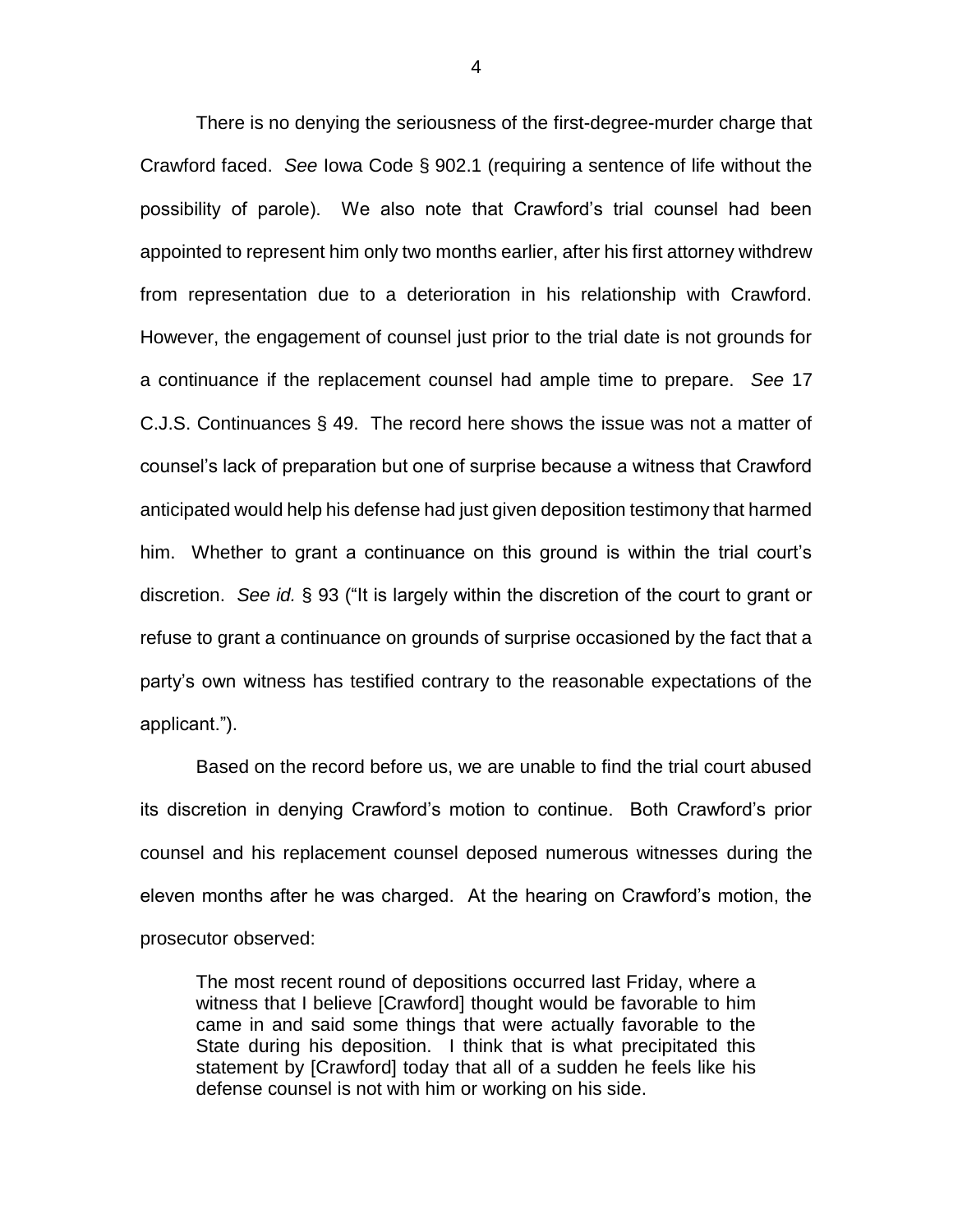Crawford's counsel agreed, explaining:

A witness who was mine, my best witness, didn't turn out that way at all. I mean, it couldn't be further from what I thought, and it did kind of throw me. It's the truth. . . .

I mean, it's the absolute truth. If Friday hadn't happened, I don't think we would have been here. In fact, it really did create an issue for me that kind of made me step back a few feet and like, okay, what are we going to do? That's what happened.

In denying Crawford's motion, the court noted that the speedy-trial deadline was approaching but that Crawford's counsel "seems to be prepared. She's indicated she's got the week blocked off to work on this, that she's been working on this." The court also observed that Crawford previously expressed through correspondence satisfaction with his attorney. Although the State had argued a continuance would be inconvenient to the witnesses, the court gave little weight to its argument. Instead, the court gave "the primary concern to [Crawford] because he's the one whose life is going to be the most greatly impacted by the outcome of this trial." Nonetheless, the court ultimately noted that neither Crawford nor his attorneys had expressed "anything specifically that they need to do that would lead me to believe that a continuance is warranted or would do anything more than delay this trial." Such failure is grounds for denial of a continuance. *See State State v. Melk*, 543 N.W.2d 297, 300 (Iowa Ct. App. 1995) (affirming denial of motion for continuance filed two weeks before trial that "alleged that counsel 'believe[d] additional time was needed to investigate . . . [and] conduct discovery,' 'may' have difficulty making arrangements for out-of-state witnesses to appear, and 'may' need to retain an expert witness" because "the reasons urged in support of the continuance were vague and uncertain" (alteration in original)).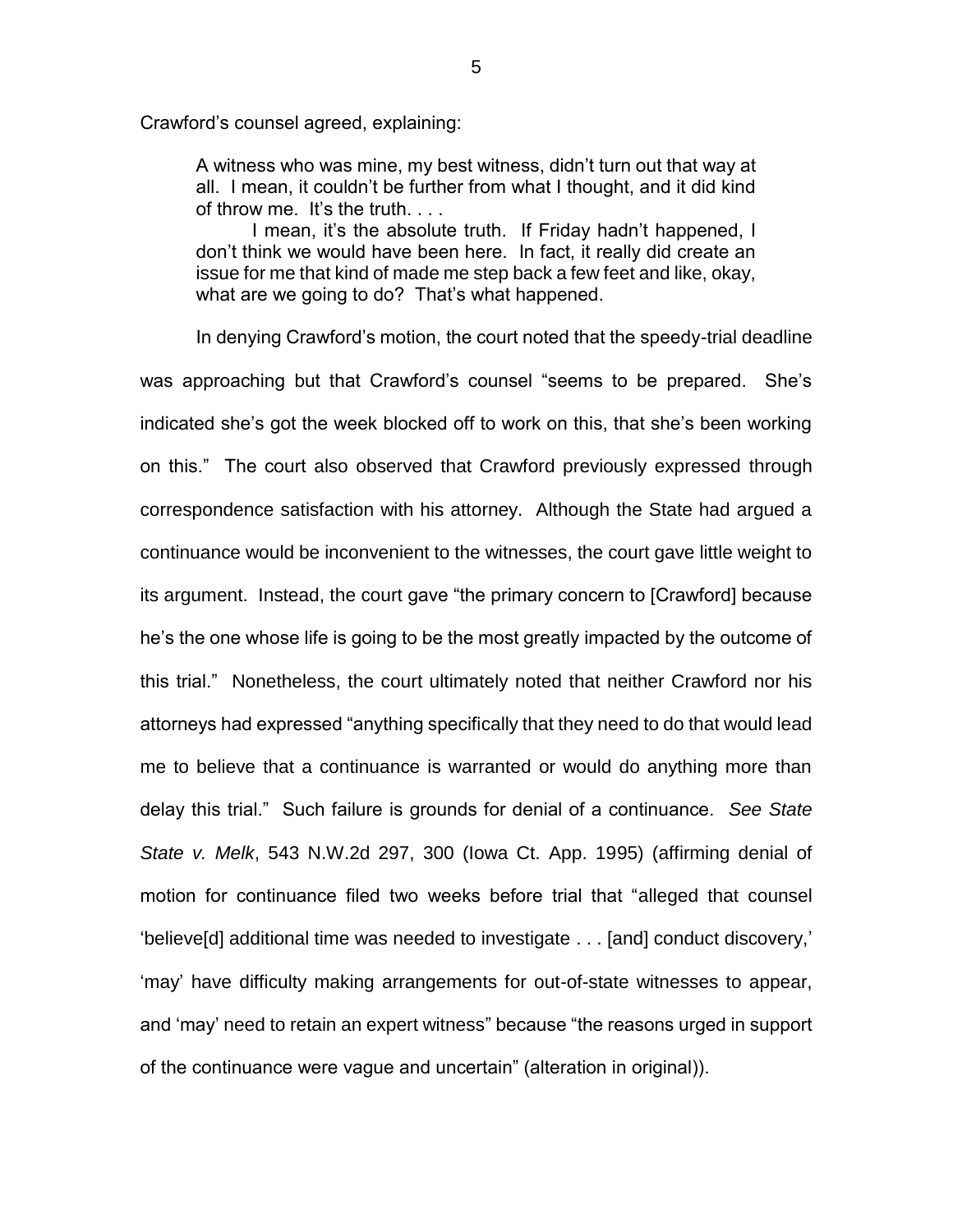Because the district court acted within its discretion in denying Crawford's motion to continue, we affirm.

#### **II. Evidentiary Issues.**

Crawford next challenges the district court ruling that admitted into evidence a video recording of his interview with police. He complains that during the interview, the officers made statements concerning witnesses who had identified him as the main perpetrator of the crime. He argues that these statements were impermissible hearsay and that the officers improperly commented on the witnesses' credibility. He also complains that some of the witnesses the officers discussed did not testify at trial and, therefore, their statements violated his rights to confront the witnesses at trial.

We review evidentiary rulings for an abuse of discretion. *See State v. Thompson*, 836 N.W.2d 470, 476 (Iowa 2013). An abuse of discretion occurs when the trial court exercises its discretion on untenable grounds or to an extent clearly unreasonable. *See State v. Tipton*, 897 N.W.2d 653, 690 (Iowa 2017). We review rulings on the admissibility of hearsay evidence for correction of errors at law. *See Thompson*, 836 N.W.2d at 476. With all evidentiary rulings, we only reverse if prejudice occurred. *See Tipton*, 897 N.W.2d at 690.

After reviewing the video of the police interview, the district court denied Crawford's hearsay objections. It found that of the three eyewitnesses referenced in the video, two had testified at trial and implicated Crawford. Although the third individual referenced in the video did not testify at trial, the court made the following statement to the jury before playing the video: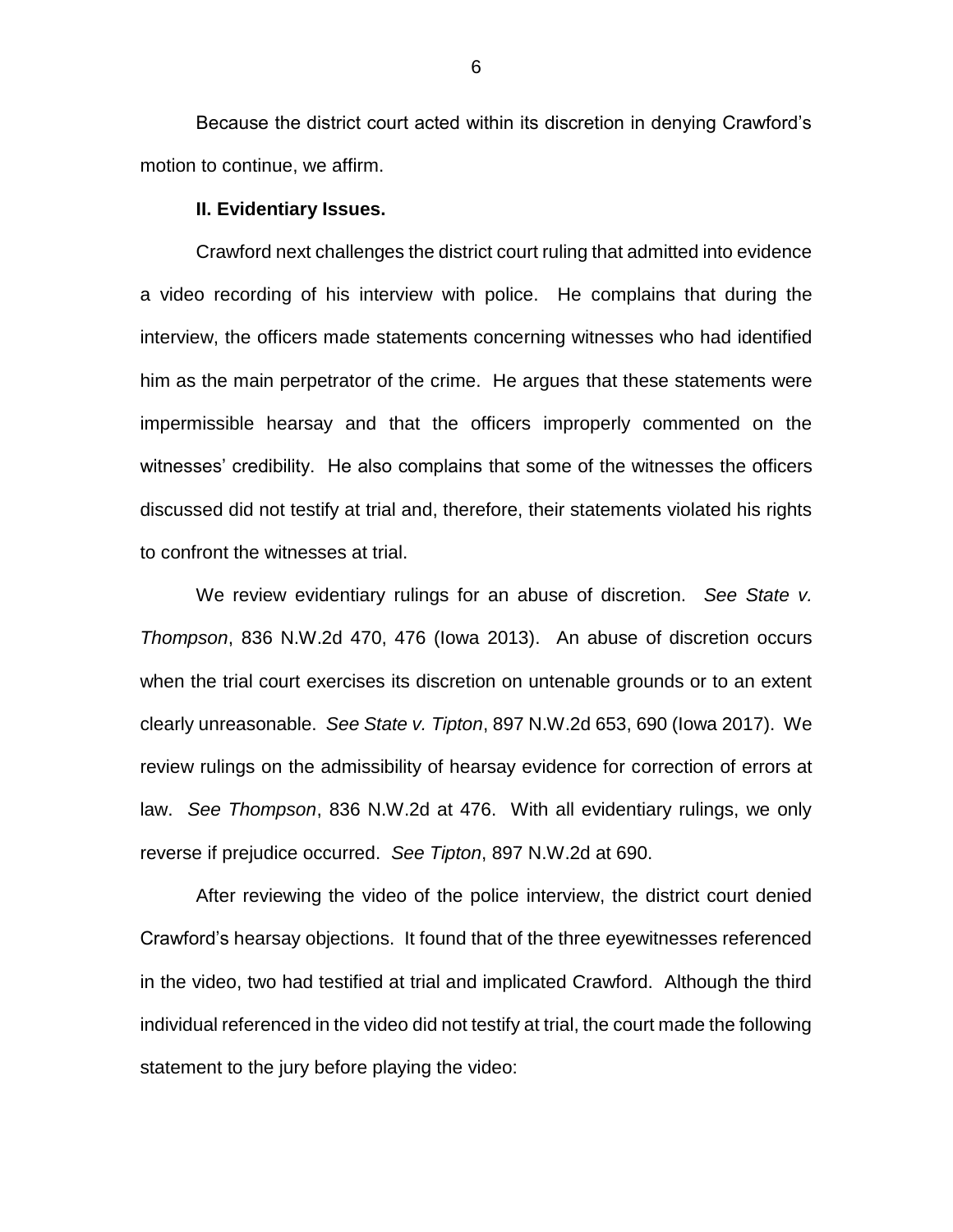Ladies and gentlemen of the jury, you are about to hear evidence of the defendant being interviewed by a police detective. You might find this evidence helpful in your deliberations. However, this evidence is not being admitted to prove the truth of the matters asserted or contained in the questions posed by the detective.

Law enforcement officers are not required to be honest when interrogating witnesses. Those questions, like statements, arguments and comments by the lawyers, are not evidence.

Even assuming any of the statements made in the interview video were inadmissible, we are unable to find they prejudiced Crawford. To the extent the statements were attributable to the eyewitnesses who testified at trial, the evidence was cumulative. *See State v. Plain*, 898 N.W.2d 801, 813 (Iowa 2017) ("Tainted evidence that is merely cumulative does not affect the jury's finding of guilt*.*"). To the extent that it referenced the third eyewitness who did not testify, the court's statement to the jury cured any potential error. *See id.* ("We have held that an instruction limiting the 'purposes for which this evidence [can] be used' may serve as 'an antidote for the danger of prejudice.'").

### **III. Sentence.**

Finally, Crawford challenges the portion of the sentencing order assessing

him appellate attorney fees. That portion of the order states:

Defendant is advised of the right to appeal. You are advised that if you appeal this ruling, you may be entitled to court-appointed counsel to represent you in that appeal. Defendant is advised as follows regarding his right to Court-Appointed Appellate Counsel: If you appeal this ruling, you may be entitled to court-appointed counsel to represent you in that appeal. If you qualify for courtappointed appellate counsel, then you can be assessed the cost of the court-appointed appellate attorney when a claim for such fees is presented to the clerk of court following the appeal. You may request a hearing on your reasonable ability to pay court-appointed appellate attorney fees within 30 days of the issuance of the procedendo following the appeal. If you do not file a request for a hearing on the issue of your reasonable ability to pay court-appointed appellate